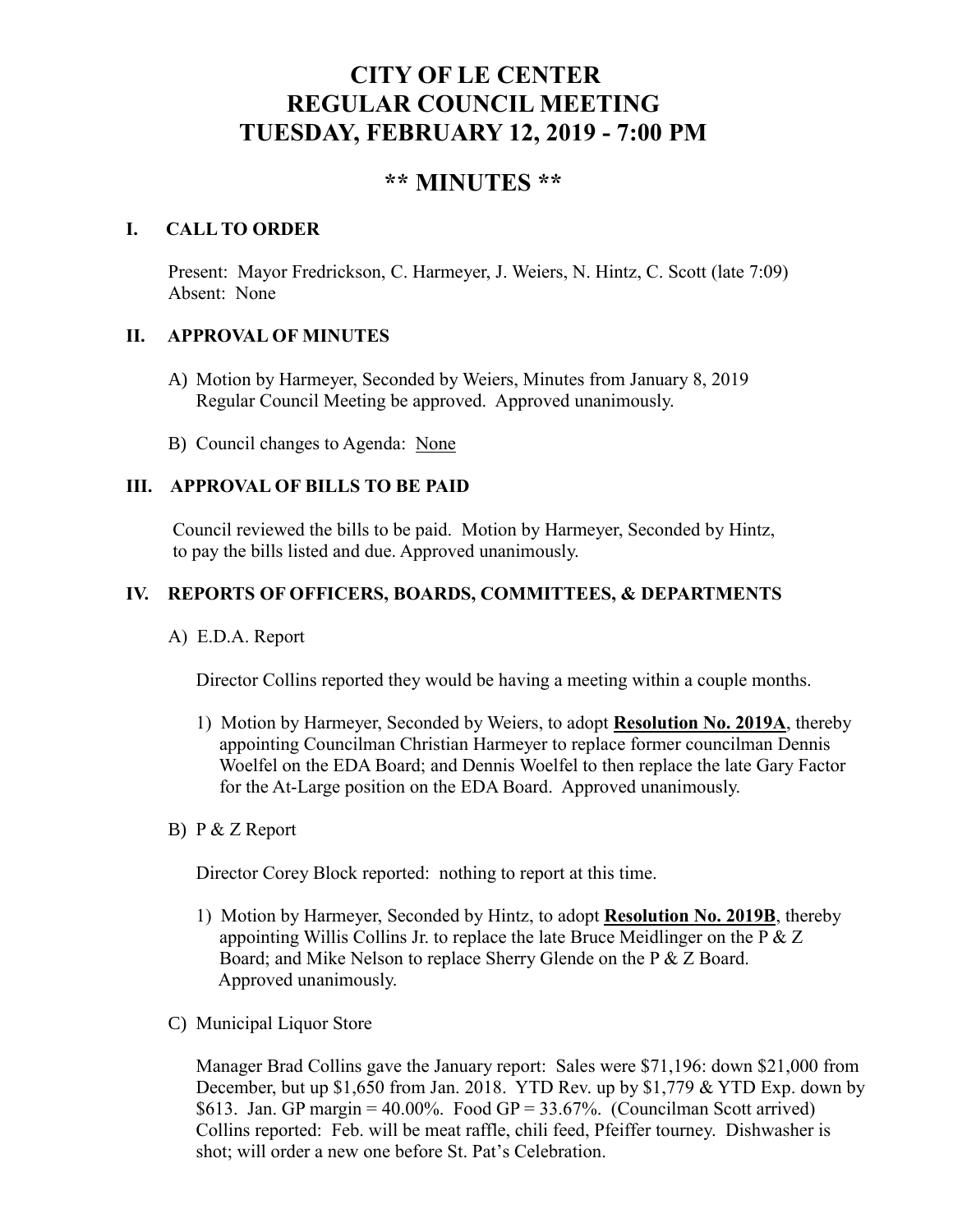D) Police Department

Police Chief Pfarr reported on the police activities for month of January: 265 calls  $@$  2,674 miles patrolled/ total calls up 47%, total miles up 17% for the year. Pfarr reported: calls up due mostly for parking tickets with all the snow.

E) Water, Sewer, Streets, Parks Departments

Public Works Supt. Curt Roemhildt reported:

- Water Treatment Plant- reverse osmosis is malfunctioning; looking for answers.
- Waste Water Plant- bar screen is down; guys are cleaning by hand to keep running.
- Streets- sweeper needs some major repairs; time to look at trading it for newer?
- Snow Plowing- running out of room at fairgrounds; start hauling to West Park soon.
- F) Bolton & Menk Engineering

Engineer Joel Hawbaker absent. 2020 Street Project committee should meet soon.

#### **V. PUBLIC FORUM**

.

There were no petitions, requests, comments, or communications from the general public.

#### **VI. OLD BUSINESS**

- A) Mike Slattery/ Assisted Living home: A Conditional Use Permit was approved for this property at the November 13 council meeting; with the language of "full services" to be provided. Now Mr. Slattery would like to offer "contracted services" instead. Question is: does he need to obtain another C.U.P. to change that language in his business plan? Attorney Moran suggested he'd be ok with the council simply amending the original C.U.P. to include the new language as proposed in Mr. Slattery's recent email. After all discussion: Motion by Fredrickson, Seconded by Scott, the original C.U.P. is amended to allow for provided full OR contracted full services; but with an on-site manager "as recognized in his recent email language." Approved unanimously.
- B) Citizen request for a streetlight: Administrator Collins explained he was having trouble finding other cities with a policy in place, for us to consider. Contact Engineer Hawbaker to get the MN DOT specs. We need a policy before we approve anything.

#### **VII. NEW BUSINESS**

- A) Mayor Fredrickson appointed volunteer Councilman Harmeyer to be the spokesperson to handle details with the city staff concerning the new berm going in.
- B) Motion by Harmeyer, Seconded by Scott, to approve the 2019 City/ TCU School Field Lease Agreement. Approved unanimously. \* Only change is \$1,000 for football goalposts is taken out at request of school, same as other TCU cities.